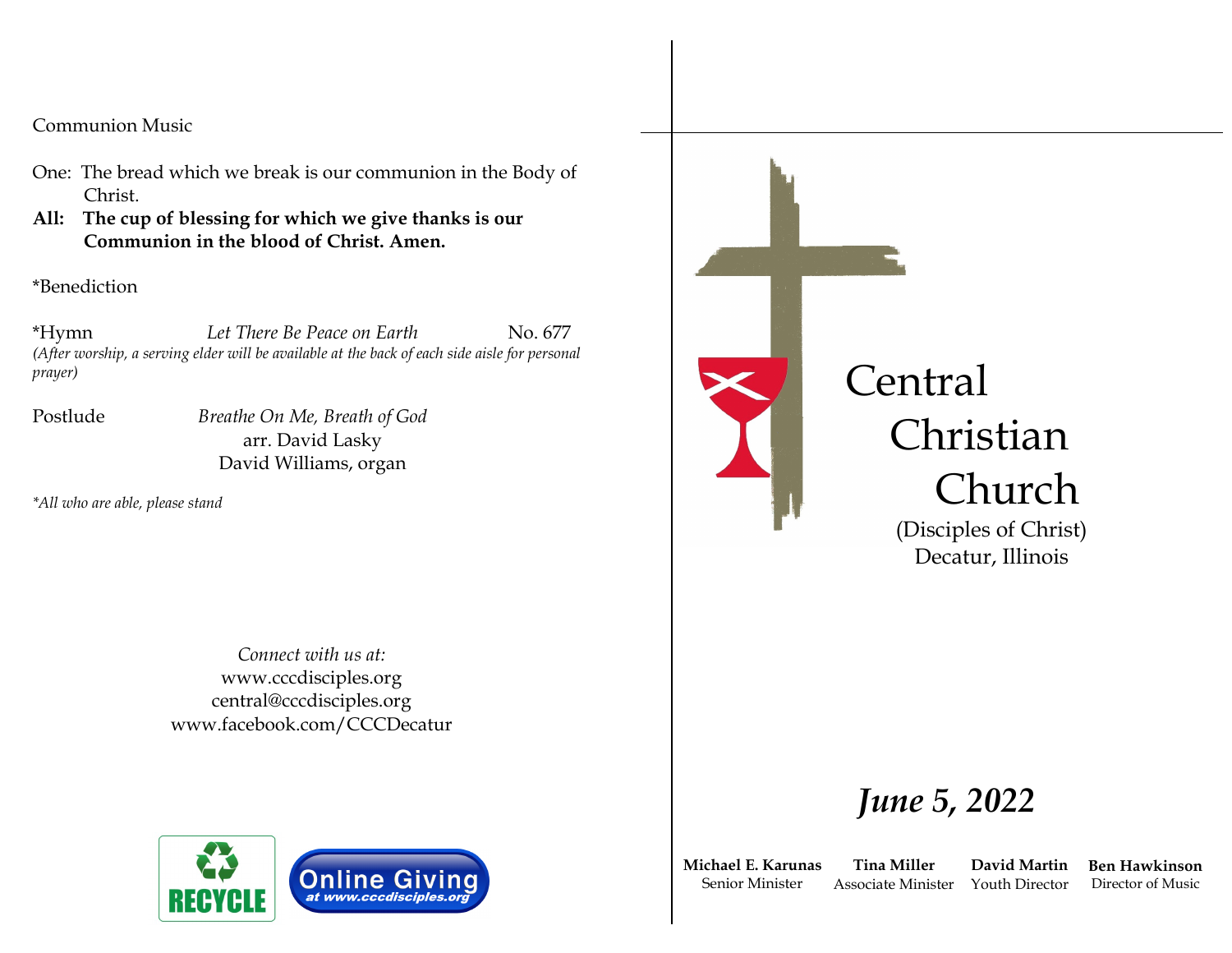| <b>ORDER OF WORSHIP</b><br>Sharing Christ. Changing Lives. Delivering Hope.                                                                                                                                            | Holy Spirit, Truth Divine (vs. 1, 4, 5)<br>No. 241<br>Prayer Hymn                                                                                                                                                                                                                                        |
|------------------------------------------------------------------------------------------------------------------------------------------------------------------------------------------------------------------------|----------------------------------------------------------------------------------------------------------------------------------------------------------------------------------------------------------------------------------------------------------------------------------------------------------|
| Prelude on "Munich"<br>Prelude                                                                                                                                                                                         | Pastoral Prayer                                                                                                                                                                                                                                                                                          |
| (On Pentecost They Gathered)<br>arr. Lani Smith<br>David Williams, organ                                                                                                                                               | (8:00) Prayer Response<br>(10:30) Special Music, Thomas Karunas                                                                                                                                                                                                                                          |
| Michael E. Karunas<br>Words of Welcome                                                                                                                                                                                 | <b>Offertory Invitation</b>                                                                                                                                                                                                                                                                              |
| No. 237<br>*Opening Hymn                                                                                                                                                                                               | *Doxology                                                                                                                                                                                                                                                                                                |
| On Pentecost They Gathered (vs. 1, 2, 4)                                                                                                                                                                               | <i>*Prayer of Dedication</i>                                                                                                                                                                                                                                                                             |
| <i>*Responsive Reading</i><br>Leader: Spirit of the Living God, fall afresh on us.<br>People: Melt us and mold us into your new creations.                                                                             | Thomas Karunas<br>$(8:00)$ Special Music<br>$(10:30)$ Anthem<br>Softly and Tenderly                                                                                                                                                                                                                      |
| Leader: Spirit of the Living God, fall afresh on us.<br>People: Fill us and use us to spread your Gospel of hope<br>to all the nations.                                                                                | Scripture Reading<br>Acts 2:1-13                                                                                                                                                                                                                                                                         |
| Leader: Spirit of the Living God, fall afresh on us.<br>People: On this Pentecost day, we come to be transformed by<br>your limitless power.                                                                           | One: The Word of God for the People of God.<br>Thanks be to God.<br>All:                                                                                                                                                                                                                                 |
| *Invocation                                                                                                                                                                                                            | To See What Isn't There<br>Sermon                                                                                                                                                                                                                                                                        |
| *Lord's Prayer                                                                                                                                                                                                         | Invitation to Discipleship                                                                                                                                                                                                                                                                               |
| Our Father, who art in heaven, hallowed be Thy name.<br>Thy kingdom come.<br>Thy will be done on earth as it is in heaven.<br>Give us this day our daily bread.<br>And forgive us our debts as we forgive our debtors. | *Communion Hymn<br>No. 248<br>Come, Holy Spirit, Heavenly Dove (vs. 1, 2)<br>(In Christ's name we welcome all persons into membership into the church by confession of faith<br>and baptism or by transfer of membership. Please step to the front pew during the singing of this<br>Hymn of Communion.) |
| And lead us not into temptation, but deliver us from evil.<br>For Thine is the kingdom, and the power and the glory                                                                                                    | Paul Gorden<br>Meditation                                                                                                                                                                                                                                                                                |
| forever, Amen.                                                                                                                                                                                                         | Words of Institution<br>Tina Miller                                                                                                                                                                                                                                                                      |
| <i>*Gloria Patri</i><br>No. 35<br>Children's Moment                                                                                                                                                                    | Prayer of Consecration<br>Karen Wade<br>(All believing Christians are invited to share in the Lord's Supper, regardless of church<br>affiliation.)                                                                                                                                                       |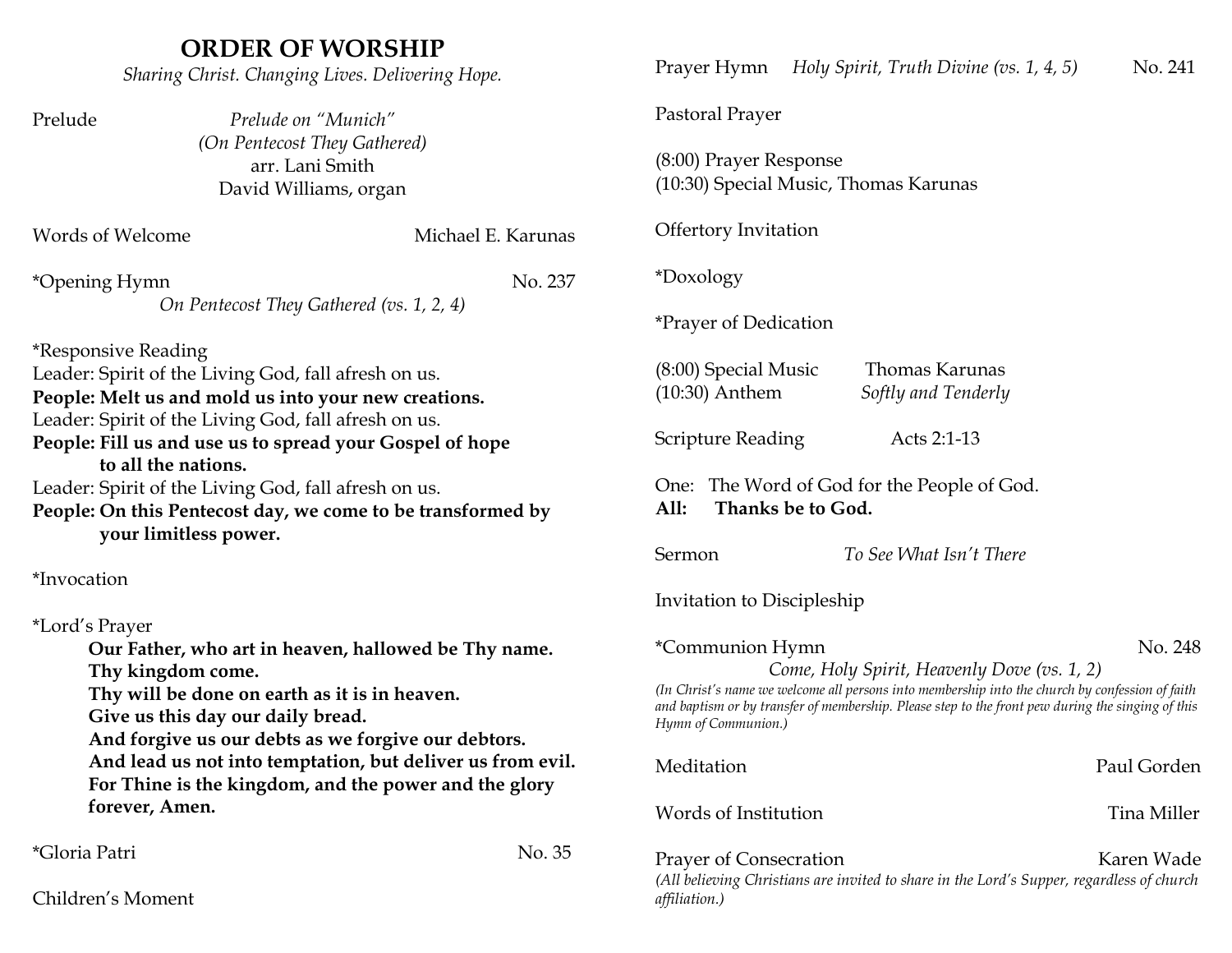#### **Members**

Barbara Tyler Karma Lynn Carpenter Unique Hess Evelyn Sanders Gretchen Barron Linda Kuhns David Ash David Poisel Herb & Duff Knudsen Bob & Pat O'Connell Larry Pepper Susie Bean Tessa McCoy Sarah, Chad, & Amelia Jennings Dean Gray Bob Logan

**We Pray for Those in the Military:** Bobby Backes (nephew of Keith & Jeannie Backes) Trysten Hall (son of Sheila & Charles Hall, great-grandson of Lawrence & Sally Thicksten) Katy & Matt Holden (granddaughter & grandson-in-law of Nancy Ellen Taylor) Phillip Johnston (son of Becky Johnston) Mitchell Lucas (grandson of Nancy Ellen Taylor) Jeremiah & Rachel Singletary (great-nephew of Marilyn Ward) Preston Wade (son of Larry & Karen Wade) Lucas Ward (grandson of Marilyn Ward)



#### **Members in Nursing Home & Assisted Living**

Doris McArty (Imboden Creek) Arlene Penn (Imboden Creek) Zettie Stern (Imboden Creek) Nancy Turner (Imboden Creek) Merle Chapman (Imboden Creek Gardens) Elaine Hynds (Imboden Creek Gardens) Wanda Poisel (Imboden Creek Gardens) Marilyn Riley (Randall Residence) Max Sperry (Randall Residence) Glen & Arlone Dalluge (Randall Residence) Doris Matey (Hickory Pt Christian Village) Ellen Sheffer (Hickory Pt Christian Village) Helen Ryan (Hickory Pt. Christian Village) Joan Smith (Heritage Health) Bess King (The Glenwood) Bob & Chloe Hoaglin (Vonderlieth) Jean Booher (Primrose) Morris Birkhead (Villas at Hollybrook)

#### **Friends & Family**

Misty Mochel (friend of Marci Baumann) Diane Lockwood (Friends of Nancy Ellen Taylor) Barb Disney (Friend of Penny Rutherford) Shannon Francisco (Friend of Bob Smith) Janet May Carpenter (mother of Karma Lynn Carpenter) Michael Moran (son in law of Larry & Marla Winkleblack) Jill Bolin (Larry & Marla Winkleblack's daughter) Carrol Virt (father of Diana Ritter) Juanita Churchill (mother of Theresa Fulk) Ruth Albin (family of Nancy Ellen Taylor) Michelle Yeager (daughter of Gail Prince)

**Friends & Family, continued**

Mac Funk (son of Steve & Carrie Funk) Edna Straghan (mother of Kathy Kauzlarich) Stacy Dill (friend of Donna Dash) Jim Nuernberger (friend of Jim & Debbie Hoffert) Curt Jackson (cousin of Nancy Ellen Taylor) Harriette York (mother of David York) Ron Price (brother of Debbie Hoffert) Vickie Jacobs (daughter of Maria Jacobs) Jeff Powers (son-in-law of Dave & Nita Phillips) Jane Spires (friend of many CCC members) Debbie Seitz (friend of Julie & Ken Jacoby) Jackson (friend of Janelle Beedle) Mary Teller (cousin of Steve & Carrie Funk) Kim Klotz Schuhardt (relative of Mary Jane Oliver) Linda & Wayne Mollohan (friends of Nancy Ellen Taylor) Mark Demoulin (son of Jahala Demoulin) Robert A. Young (father of Michele Bafford) Cecelia Adams (granddaughter-in-law of Ed & Joy Adams) Lena Rutherford (niece of the Rutherford families) Jackie Pepperman (niece of Maria Jacobs) Bob & Jane Campbell (brother & sister-in-law of Bruce Campbell) Maya Anthony (friend of Liz Campbell) Dick Martin (friend of Jim Bednar) Kay Green (friend of Penny Rutherford) Bradley Day (friend of Charles & Sandra Hunter) Quentin Wilmot (brother of Kevin Wilmot) Lisa Richars (daughter of Carolyn McCall)